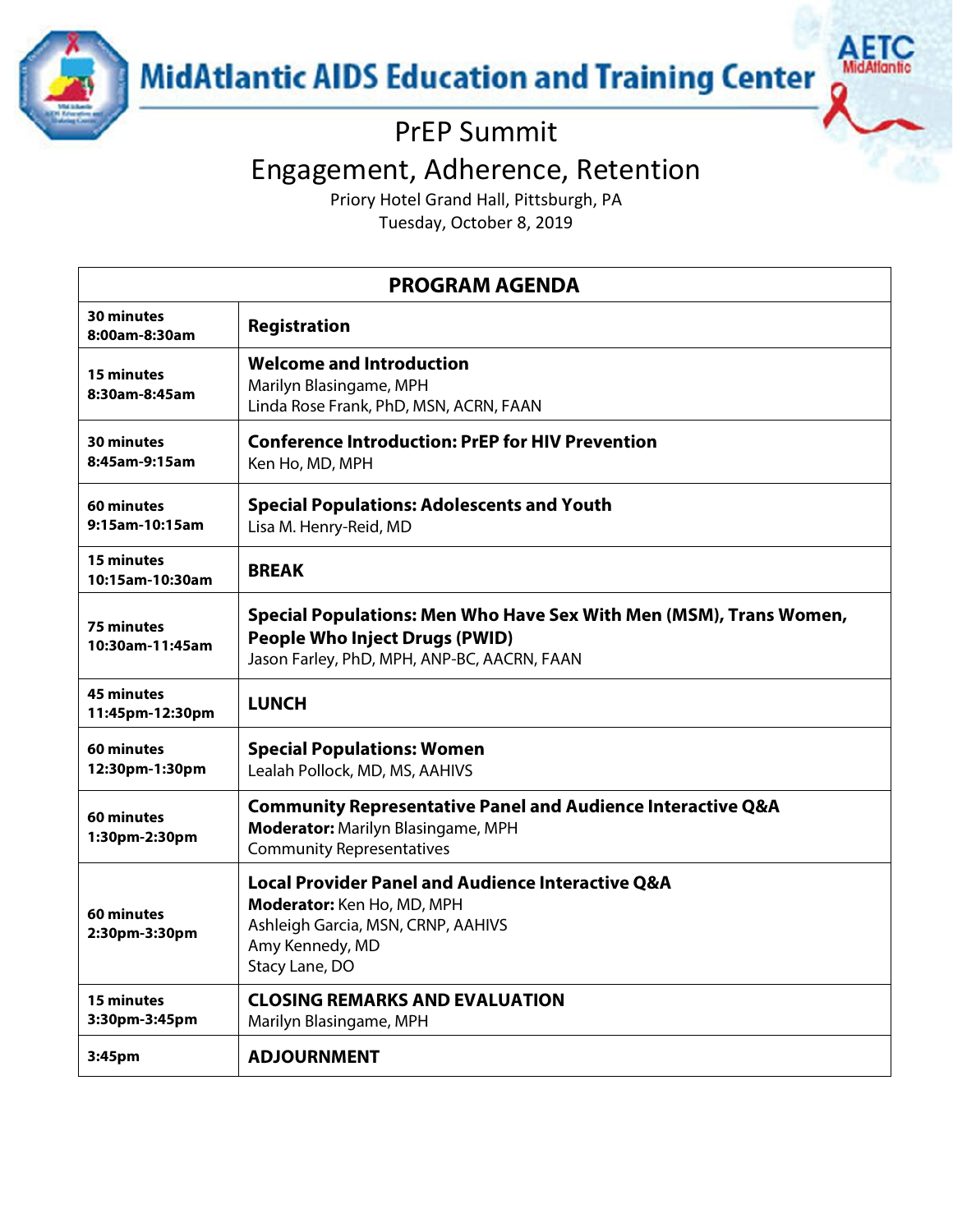

## PrEP Summit

### Engagement, Adherence, Retention

Priory Hotel Grand Hall, Pittsburgh, PA

Tuesday, October 8, 2019

#### **PROGRAM OVERVIEW**

This full day clinical conference will bring together experts in Pre-Exposure Prophylaxis (PrEP) for HIV Prevention in order to enable experienced and novice PrEP providers to develop skills to effectively care for those individuals at risk for HIV and to increase retention of PrEP patients in a diverse population. Experts will discuss special considerations including engagement, adherence and retention for female, transgender, and adolescent patients. This program will include interactive panels of community representatives and local providers for participants to discuss their particular clinical concerns.

#### **PROGRAM OBJECTIVES**

#### **Upon completion of this program, participants will be able to:**

|                                                                                                                           | Review pathophysiology, clinical criteria and safety monitoring for PrEP                                        |  |
|---------------------------------------------------------------------------------------------------------------------------|-----------------------------------------------------------------------------------------------------------------|--|
|                                                                                                                           | Identify importance of engagement, adherence and retention for building and maintaining PrEP clinic             |  |
|                                                                                                                           | programs                                                                                                        |  |
|                                                                                                                           | Identify the key aspects of providing PrEP and HIV prevention services to youth and adolescents, and            |  |
|                                                                                                                           | how reaching this population could affect the HIV Care Continuum                                                |  |
|                                                                                                                           | Describe special concerns for PrEP engagement, adherence and retention among youth and                          |  |
|                                                                                                                           | adolescents (lack of knowledge about PrEP and HIV, adherence/taking pills, retention and returning to           |  |
|                                                                                                                           | clinic, insurance and parental consent for minors, etc)                                                         |  |
|                                                                                                                           | Discuss opportunities to improve PrEP engagement, adherence and retention among youth and                       |  |
|                                                                                                                           | adolescents through illustrative case studies and model clinical programs                                       |  |
|                                                                                                                           | Identify the key aspects of providing PrEP and HIV prevention services to MSM, Trans Women, and                 |  |
|                                                                                                                           | PWID populations, and how reaching these populations could affect the HIV Care Continuum                        |  |
|                                                                                                                           | Describe special concerns for PrEP engagement, adherence and retention among MSM, Trans Women                   |  |
|                                                                                                                           | and PWID (racial and ethnic disparities in HIV risk and uptake of PrEP, engagement in healthcare, stigma        |  |
|                                                                                                                           | and discrimination, etc)                                                                                        |  |
|                                                                                                                           | Discuss opportunities to improve PrEP engagement, adherence and retention among MSM, Trans                      |  |
|                                                                                                                           | Women and PWID through illustrative case studies and model clinical programs                                    |  |
|                                                                                                                           | Identify the key aspects of providing PrEP and HIV prevention services to women and how reaching                |  |
|                                                                                                                           | this population could affect the HIV Care Continuum                                                             |  |
|                                                                                                                           | Describe special concerns for PrEP engagement, adherence and retention among women (PK data for                 |  |
|                                                                                                                           | vaginal tissue, lack of knowledge about PrEP, importance of adherence, pregnancy related concerns and           |  |
|                                                                                                                           | family planning, etc)                                                                                           |  |
|                                                                                                                           | Discuss opportunities to improve PrEP engagement, adherence and retention among women                           |  |
|                                                                                                                           | through illustrative case studies and model clinical programs                                                   |  |
|                                                                                                                           | Discuss engagement, adherence and retention of special populations in PrEP and HIV prevention                   |  |
|                                                                                                                           | services with community representative panel                                                                    |  |
|                                                                                                                           | Discuss engagement, adherence and retention of special populations in PrEP and HIV prevention                   |  |
|                                                                                                                           | services with local provider panel                                                                              |  |
| <b>TARGET AUDIENCE</b>                                                                                                    |                                                                                                                 |  |
|                                                                                                                           | The intended audience for this program includes experienced and novice PrEP providers and health professionals, |  |
| including physicians, nurse practitioners, physician assistants, pharmacists, PrEP navigators and case managers,          |                                                                                                                 |  |
| interested in advanced clinical care and retention for patients eligible for Pre-Exposure Prophylaxis for HIV prevention. |                                                                                                                 |  |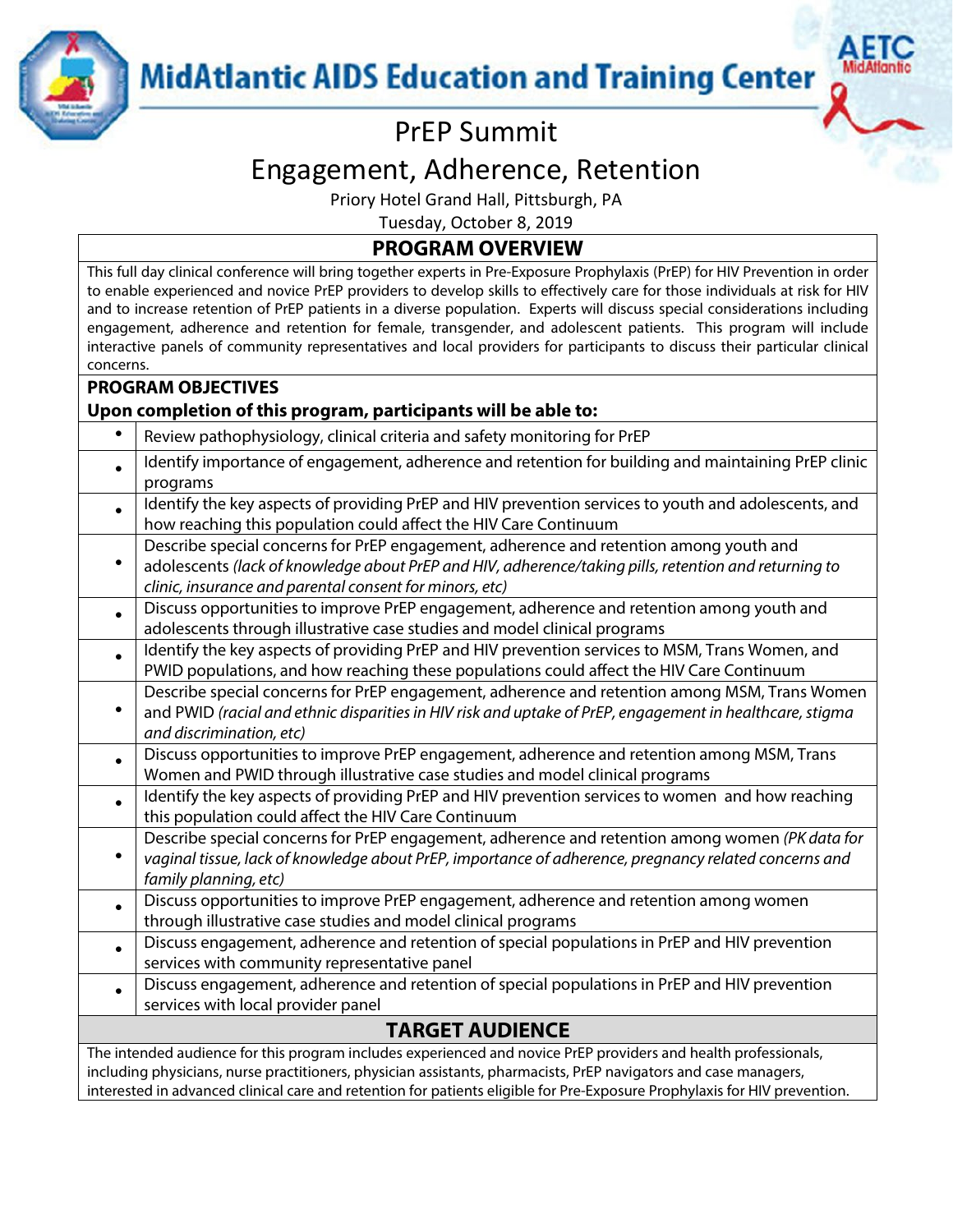

## PrEP Summit

### Engagement, Adherence, Retention

Priory Hotel Grand Hall, Pittsburgh, PA

Tuesday, October 8, 2019

**ACCREDITATION OFFERED**

| <b>CME</b>                     | In support of improving patient care, this activity has been planned and implemented by the University<br>of Pittsburgh and the MidAtlantic AETC. The University of Pittsburgh is jointly accredited by the<br>Accreditation Council for Continuing Medical Education (ACCME), the Accreditation Council for<br>Pharmacy Education (ACPE), and the American Nurses Credentialing Center (ANCC), to provide<br>continuing education for the healthcare team.                                                                                                                                                                                                                                                                                                                                                                                                                    |  |
|--------------------------------|--------------------------------------------------------------------------------------------------------------------------------------------------------------------------------------------------------------------------------------------------------------------------------------------------------------------------------------------------------------------------------------------------------------------------------------------------------------------------------------------------------------------------------------------------------------------------------------------------------------------------------------------------------------------------------------------------------------------------------------------------------------------------------------------------------------------------------------------------------------------------------|--|
|                                | Physicians<br>The University of Pittsburgh School of Medicine designates this live activity for a maximum of 6.25 AMA<br>PRA Category 1 Credits™. Physicians should only claim credit commensurate with the extent of their<br>participation in the activity.                                                                                                                                                                                                                                                                                                                                                                                                                                                                                                                                                                                                                  |  |
|                                | Other health care professionals<br>Other health care professionals will receive a certificate of attendance confirming the number of contact<br>hours commensurate with the extent of participation in this activity.                                                                                                                                                                                                                                                                                                                                                                                                                                                                                                                                                                                                                                                          |  |
|                                | The information presented at this CME program represents the views and opinions of the individual presenters, and does not constitute the<br>opinion or endorsement of, or promotion by, the UPMC Center for Continuing Education in the Health Sciences, UPMC / University of Pittsburgh<br>Medical Center or Affiliates and University of Pittsburgh School of Medicine. Reasonable efforts have been taken intending for educational<br>subject matter to be presented in a balanced, unbiased fashion and in compliance with regulatory requirements. However, each program<br>attendee must always use his/her own personal and professional judgment when considering further application of this information,<br>particularly as it may relate to patient diagnostic or treatment decisions including, without limitation, FDA-approved uses and any off-label<br>uses. |  |
| <b>PSNA</b>                    | The MidAtlantic AIDS Education and Training Center is an approved provider of continuing education<br>by the Pennsylvania State Nurses Association, an accredited approver by the American Nurses<br>Credentialing Center's Commission on Accreditation.                                                                                                                                                                                                                                                                                                                                                                                                                                                                                                                                                                                                                       |  |
|                                | This activity qualifies for 5.75 contact hours.                                                                                                                                                                                                                                                                                                                                                                                                                                                                                                                                                                                                                                                                                                                                                                                                                                |  |
| LSW/LCSW,<br><b>LPC, LMFT</b>  | This program is offered for 5.5 hours of social work continuing education through co-sponsorship of the<br>University of Pittsburgh's School of Social Work, a Council on Social Work Education-accredited school<br>and, therefore, a PA-approved provider of social work continuing education. These credit hours satisfy<br>requirements for LSW/LCSW, LPC and LMFT biennial license renewal.                                                                                                                                                                                                                                                                                                                                                                                                                                                                               |  |
| <b>CPH</b>                     | This program is offered for 6 credits of CPH CEs through the University of Pittsburgh's Graduate School<br>of Public Health, accredited through the Council on Education for Public Health (CEPH) a pre-approved<br>CE provider. For information on public health continuing education call (412) 648-5984.                                                                                                                                                                                                                                                                                                                                                                                                                                                                                                                                                                    |  |
| <b>CEU</b>                     | The MidAtlantic AIDS Education and Training Center, Department of Infectious Diseases and<br>Microbiology, University of Pittsburgh, awards Continuing Education Units to individuals who enroll in<br>certain educational activities. This program is awarded 0.575 continuing education credits.                                                                                                                                                                                                                                                                                                                                                                                                                                                                                                                                                                             |  |
| <b>FUNDING ACKNOWLEDGEMENT</b> |                                                                                                                                                                                                                                                                                                                                                                                                                                                                                                                                                                                                                                                                                                                                                                                                                                                                                |  |
|                                |                                                                                                                                                                                                                                                                                                                                                                                                                                                                                                                                                                                                                                                                                                                                                                                                                                                                                |  |

This project is supported by the Health Resources Services Administration (HRSA) of the U.S. Department of Health and Human Services (HHS) under grant number U10HA29295 AIDS Education and Training Center (AETC). This information or content and conclusions are those of the author and should not be construed as the official position of policy of, nor should any endorsements be inferred by HRSA, HHS, or the U.S. Government.